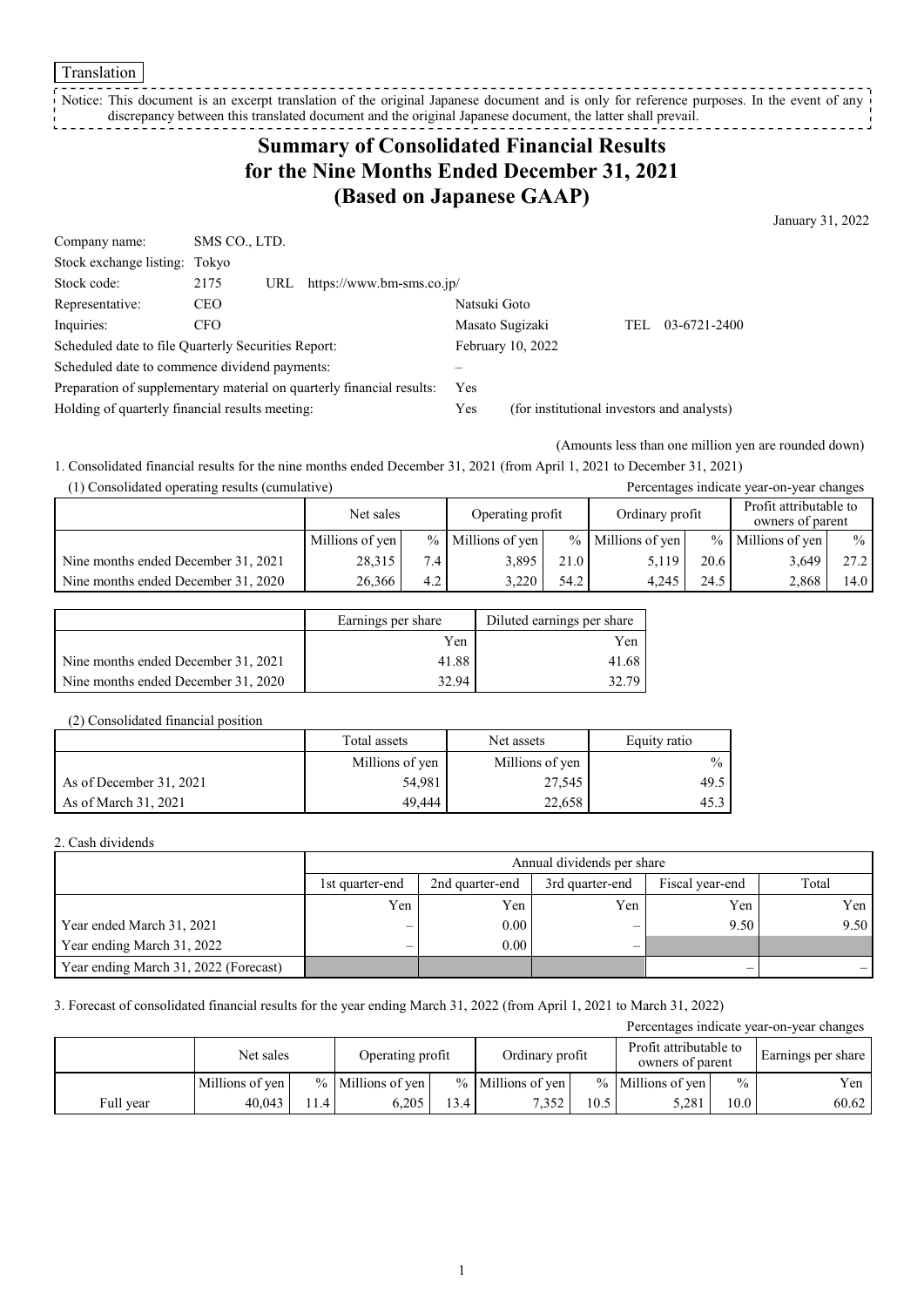| 4. Notes<br>(1) Changes in significant subsidiaries during the nine months ended December 31, 2021<br>(changes in specified subsidiaries resulting in the change in scope of consolidation): | No             |                   |
|----------------------------------------------------------------------------------------------------------------------------------------------------------------------------------------------|----------------|-------------------|
| (2) Application of special accounting methods for preparing quarterly consolidated financial statements:                                                                                     | Yes            |                   |
| (3) Changes in accounting policies, changes in accounting estimates, and restatement of prior period financial statements                                                                    |                |                   |
| Changes in accounting policies due to revisions to accounting standards and other regulations:                                                                                               | Yes            |                   |
| Changes in accounting policies due to other reasons:                                                                                                                                         | No             |                   |
| Changes in accounting estimates:                                                                                                                                                             | N <sub>0</sub> |                   |
| Restatement of prior period financial statements:                                                                                                                                            | N <sub>o</sub> |                   |
| (4) Number of issued shares (common shares)                                                                                                                                                  |                |                   |
| Total number of issued shares at the end of the period (including treasury shares)                                                                                                           |                |                   |
| As of December 31, 2021<br>As of March 31, 2021<br>87,130,600 shares                                                                                                                         |                | 87,109,600 shares |
| Number of treasury shares at the end of the period                                                                                                                                           |                |                   |
| As of December 31, 2021<br>561 shares<br>As of March 31, 2021                                                                                                                                |                | 491 shares        |
| Average number of shares during the period (cumulative from the beginning of the fiscal year)                                                                                                |                |                   |
| Nine months ended December 31, 2021<br>Nine months ended December 31, 2020<br>87,126,584 shares                                                                                              |                | 87,077,811 shares |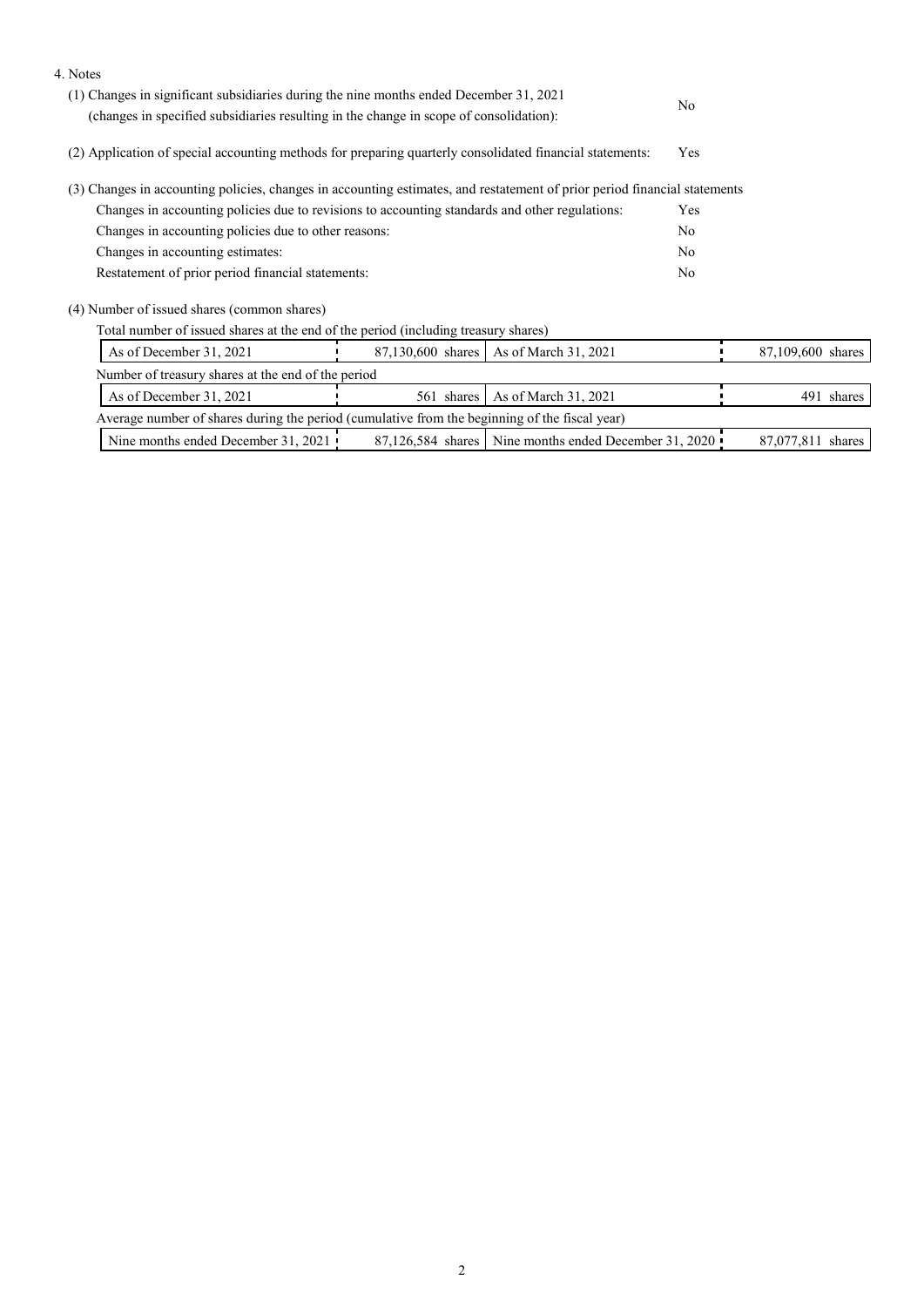# **Quarterly consolidated financial statements**

**Consolidated balance sheets** 

|                                        |                      | (Millions of yen)       |
|----------------------------------------|----------------------|-------------------------|
|                                        | As of March 31, 2021 | As of December 31, 2021 |
| Assets                                 |                      |                         |
| Current assets                         |                      |                         |
| Cash and deposits                      | 10,538               | 14,540                  |
| Accounts receivable - trade            | 4,933                | 4,338                   |
| Work in process                        | 16                   | 18                      |
| Supplies                               | 31                   | 25                      |
| Accounts receivable - other            | 6,324                | 7,325                   |
| Income taxes receivable                | 598                  |                         |
| Prepaid expenses                       | 808                  | 801                     |
| Other                                  | 156                  | 79                      |
| Allowance for doubtful accounts        | (188)                | (153)                   |
| Total current assets                   | 23,218               | 26,975                  |
| Non-current assets                     |                      |                         |
| Property, plant and equipment          |                      |                         |
| <b>Buildings</b>                       | 619                  | 726                     |
| Accumulated depreciation               | (324)                | (379)                   |
| Buildings, net                         | 295                  | 347                     |
| Tools, furniture and fixtures          | 792                  | 846                     |
| Accumulated depreciation               | (552)                | (608)                   |
| Tools, furniture and fixtures, net     | 239                  | 237                     |
| Machinery, equipment and vehicles      | 36                   | 26                      |
| Accumulated depreciation               | (20)                 | (16)                    |
| Machinery, equipment and vehicles, net | 16                   | 9                       |
| Right-of-use assets                    | 618                  | 669                     |
| Accumulated depreciation               | (230)                | (348)                   |
| Right-of-use assets,net                | 387                  | 320                     |
| Total property, plant and equipment    | 939                  | 914                     |
| Intangible assets                      |                      |                         |
| Goodwill                               | 8,834                | 8,872                   |
| Software                               | 2,355                | 2,843                   |
| Trademark right                        | 8,621                | 9,322                   |
| Customer-related assets                | 1,502                | 1,443                   |
| Other                                  | $\boldsymbol{0}$     | $\overline{0}$          |
| Total intangible assets                | 21,313               | 22,483                  |
| Investments and other assets           |                      |                         |
| Investment securities                  | 1,975                | 2,551                   |
| Deferred tax assets                    | 879                  | 957                     |
| Leasehold and guarantee deposits       | 1,110                | 1,099                   |
| Other                                  | 7                    |                         |
| Total investments and other assets     | 3,972                | 4,608                   |
| Total non-current assets               | 26,225               | 28,006                  |
| Total assets                           | 49,444               | 54,981                  |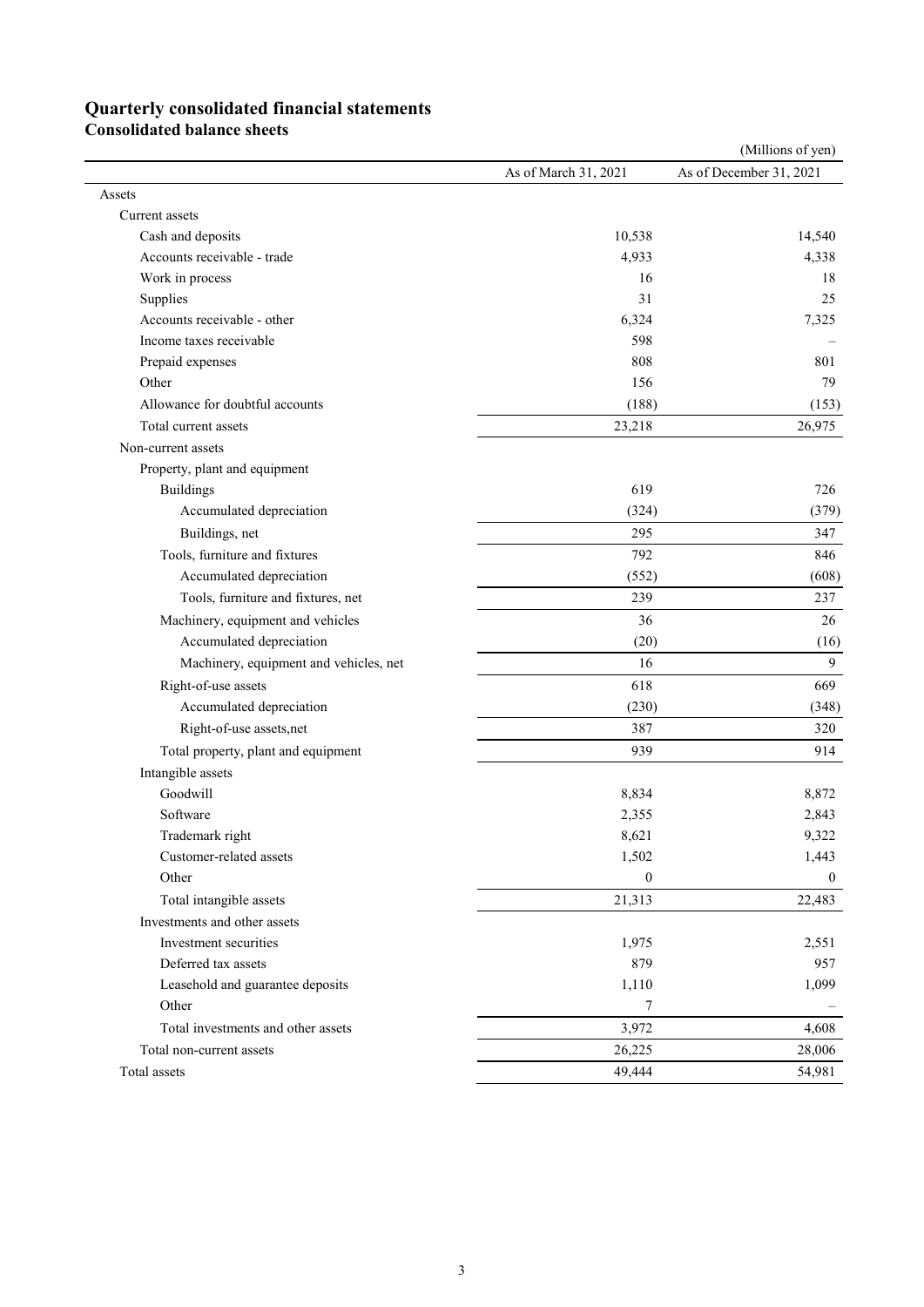|                                                       |                      | (Millions of yen)       |
|-------------------------------------------------------|----------------------|-------------------------|
|                                                       | As of March 31, 2021 | As of December 31, 2021 |
| Liabilities                                           |                      |                         |
| Current liabilities                                   |                      |                         |
| Accounts payable - trade                              | 258                  | 211                     |
| Current portion of long-term borrowings               | 2,479                | 2,043                   |
| Accounts payable - other                              | 7,750                | 9,515                   |
| Accrued expenses                                      | 438                  | 974                     |
| Income taxes payable                                  | 374                  | 925                     |
| Accrued consumption taxes                             | 505                  | 355                     |
| Advances received                                     | 869                  |                         |
| Contract liabilities                                  |                      | 1,155                   |
| Deposits received                                     | 147                  | 123                     |
| Provision for bonuses                                 | 669                  | 463                     |
| ProvisionForRepayment                                 | 233                  |                         |
| Lease obligations                                     | 115                  | 94                      |
| Other                                                 | 33                   | 230                     |
| Total current liabilities                             | 13,875               | 16,092                  |
| Non-current liabilities                               |                      |                         |
| Long-term borrowings                                  | 10,644               | 9,004                   |
| Retirement benefit liability                          | 149                  | 160                     |
| Deferred tax liabilities                              | 1,830                | 1,935                   |
| Lease obligations                                     | 281                  | 243                     |
| Other                                                 | 3                    | $\mathbf{0}$            |
| Total non-current liabilities                         | 12,909               | 11,344                  |
| Total liabilities                                     | 26,785               | 27,436                  |
| Net assets                                            |                      |                         |
| Shareholders' equity                                  |                      |                         |
| Share capital                                         | 2,281                | 2,298                   |
| Capital surplus                                       | 85                   | 102                     |
| Retained earnings                                     | 23,140               | 25,939                  |
| Treasury shares                                       | (0)                  | (1)                     |
| Total shareholders' equity                            | 25,506               | 28,339                  |
| Accumulated other comprehensive income                |                      |                         |
| Valuation difference on available-for-sale securities | $\boldsymbol{0}$     | 493                     |
| Foreign currency translation adjustment               | (3,107)              | (1,618)                 |
| Total accumulated other comprehensive income          | (3,107)              | (1, 124)                |
| Share acquisition rights                              | 259                  | 330                     |
| Total net assets                                      | 22,658               | 27,545                  |
| Total liabilities and net assets                      | 49,444               | 54,981                  |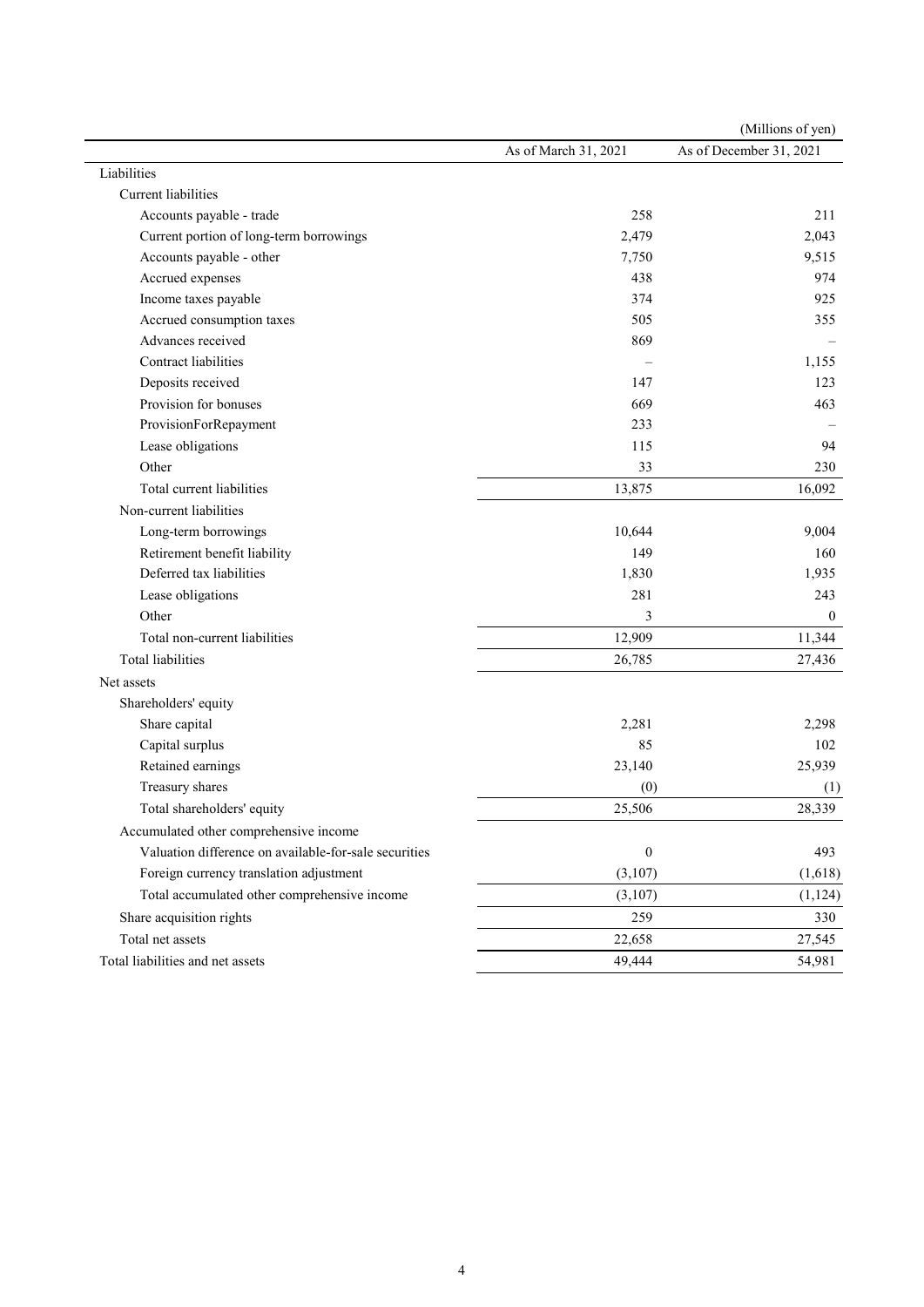## **Consolidated statements of income (cumulative) and consolidated statements of comprehensive income (cumulative)**

**Consolidated statements of income (cumulative)**

|                                                               |                   | (Millions of yen) |
|---------------------------------------------------------------|-------------------|-------------------|
|                                                               | Nine months ended | Nine months ended |
|                                                               | December 31, 2020 | December 31, 2021 |
| Net sales                                                     | 26,366            | 28,315            |
| Cost of sales                                                 | 2,801             | 3,184             |
| Gross profit                                                  | 23,564            | 25,130            |
| Selling, general and administrative expenses                  | 20,344            | 21,235            |
| Operating profit                                              | 3,220             | 3,895             |
| Non-operating income                                          |                   |                   |
| Share of profit of entities accounted for using equity method | 1,095             | 1,312             |
| Other                                                         | 68                | 36                |
| Total non-operating income                                    | 1,163             | 1,348             |
| Non-operating expenses                                        |                   |                   |
| Foreign exchange losses                                       | 56                | 51                |
| Interest expenses                                             | 70                | 62                |
| Other                                                         | 11                | 10                |
| Total non-operating expenses                                  | 138               | 124               |
| Ordinary profit                                               | 4,245             | 5,119             |
| Extraordinary income                                          |                   |                   |
| Gain on sale of non-current assets                            | $\boldsymbol{0}$  | $\mathbf{1}$      |
| Total extraordinary income                                    | $\theta$          | $\mathbf{1}$      |
| <b>Extraordinary losses</b>                                   |                   |                   |
| Loss on sale and retirement of non-current assets             | 71                | 15                |
| Loss on valuation of investment securities                    | 3                 |                   |
| Loss on termination of retirement benefit plan                | 121               |                   |
| Event cancellation loss                                       | 11                |                   |
| Total extraordinary losses                                    | 207               | 15                |
| Profit before income taxes                                    | 4,038             | 5,105             |
| Income taxes                                                  | 1,169             | 1,456             |
| Profit                                                        | 2,868             | 3,649             |
| Profit attributable to owners of parent                       | 2,868             | 3,649             |